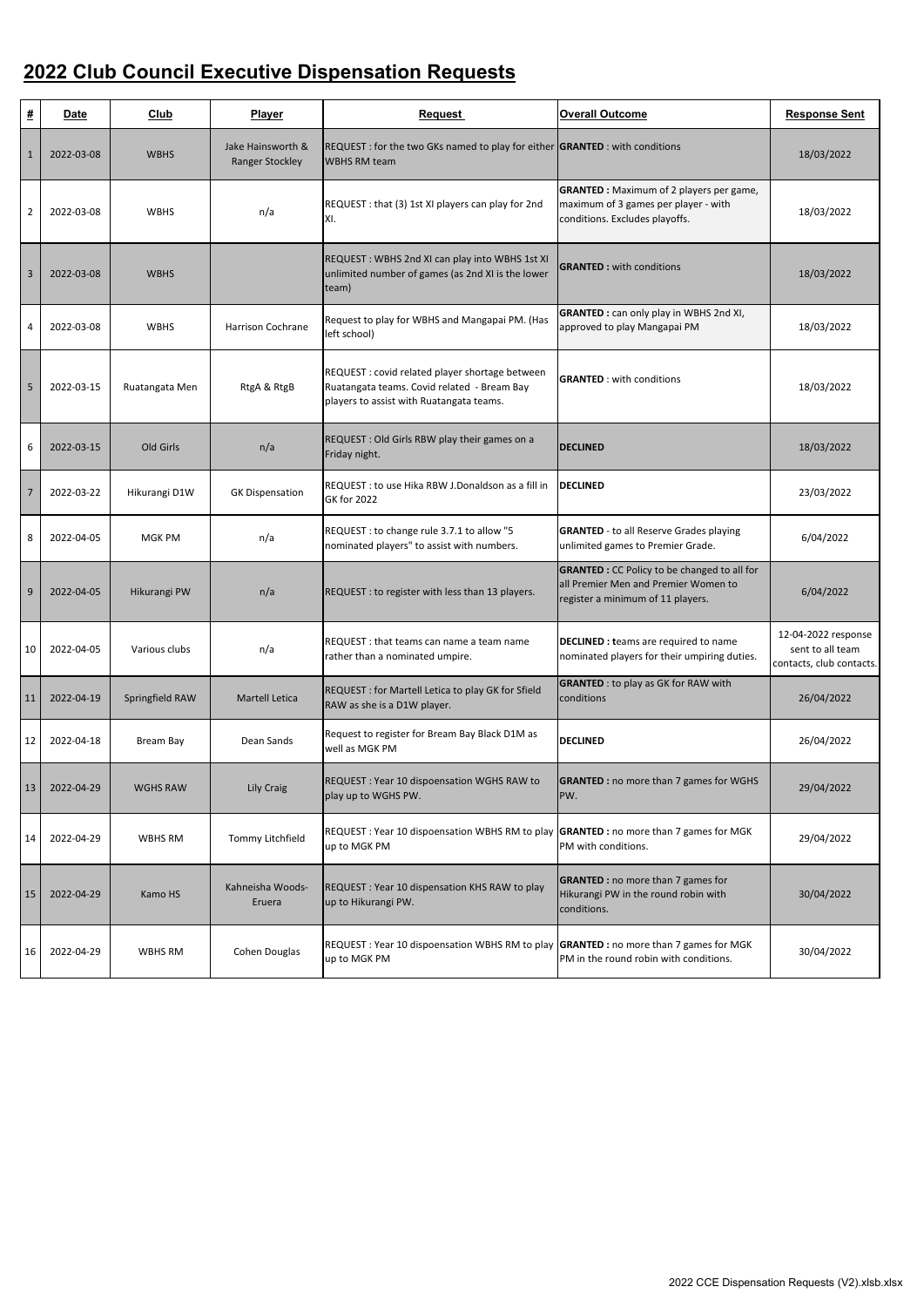**Carried**

2022 CCE Dispensation Requests (V2).xlsb.xlsx